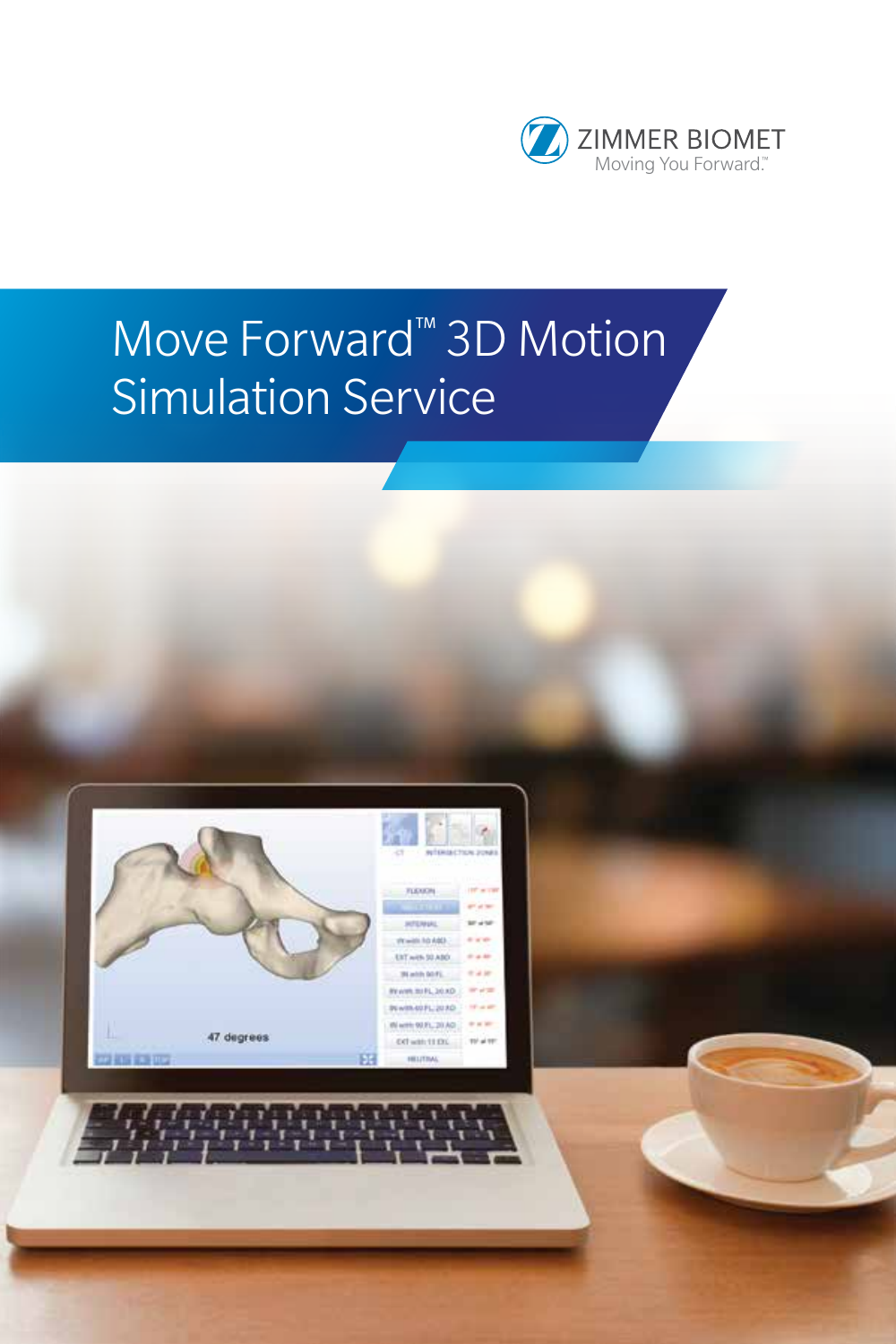# **Imagination** meets **visualization** through **3D range-of-motion simulation**

Joint problems are dynamic and multi-dimensional, while today's static imaging leaves much to the imagination. See beyond and move forward with Zimmer Biomet's 3-Dimensional (3D) motion hip analysis to convert your medical scans into interactive visualization reports.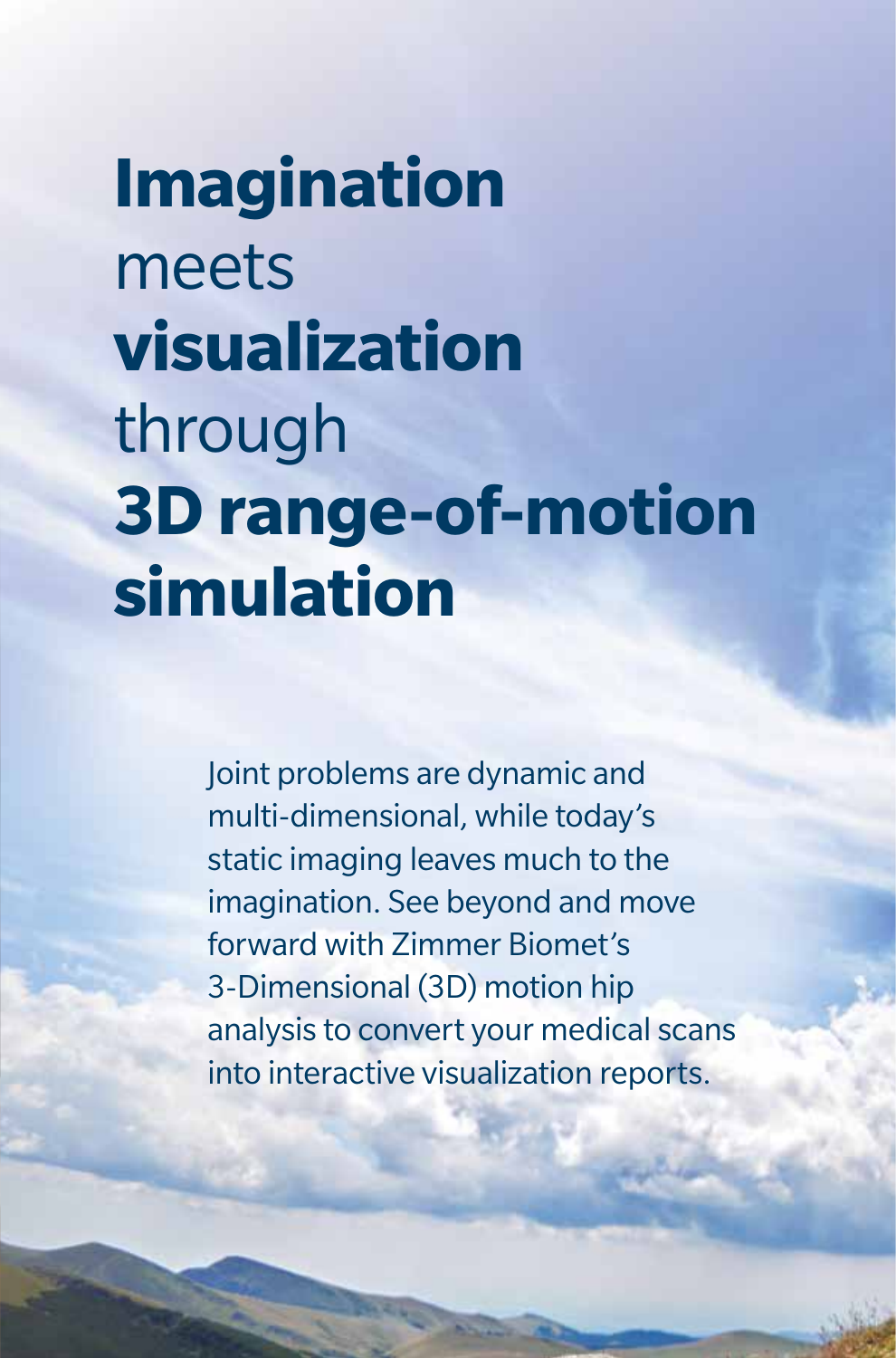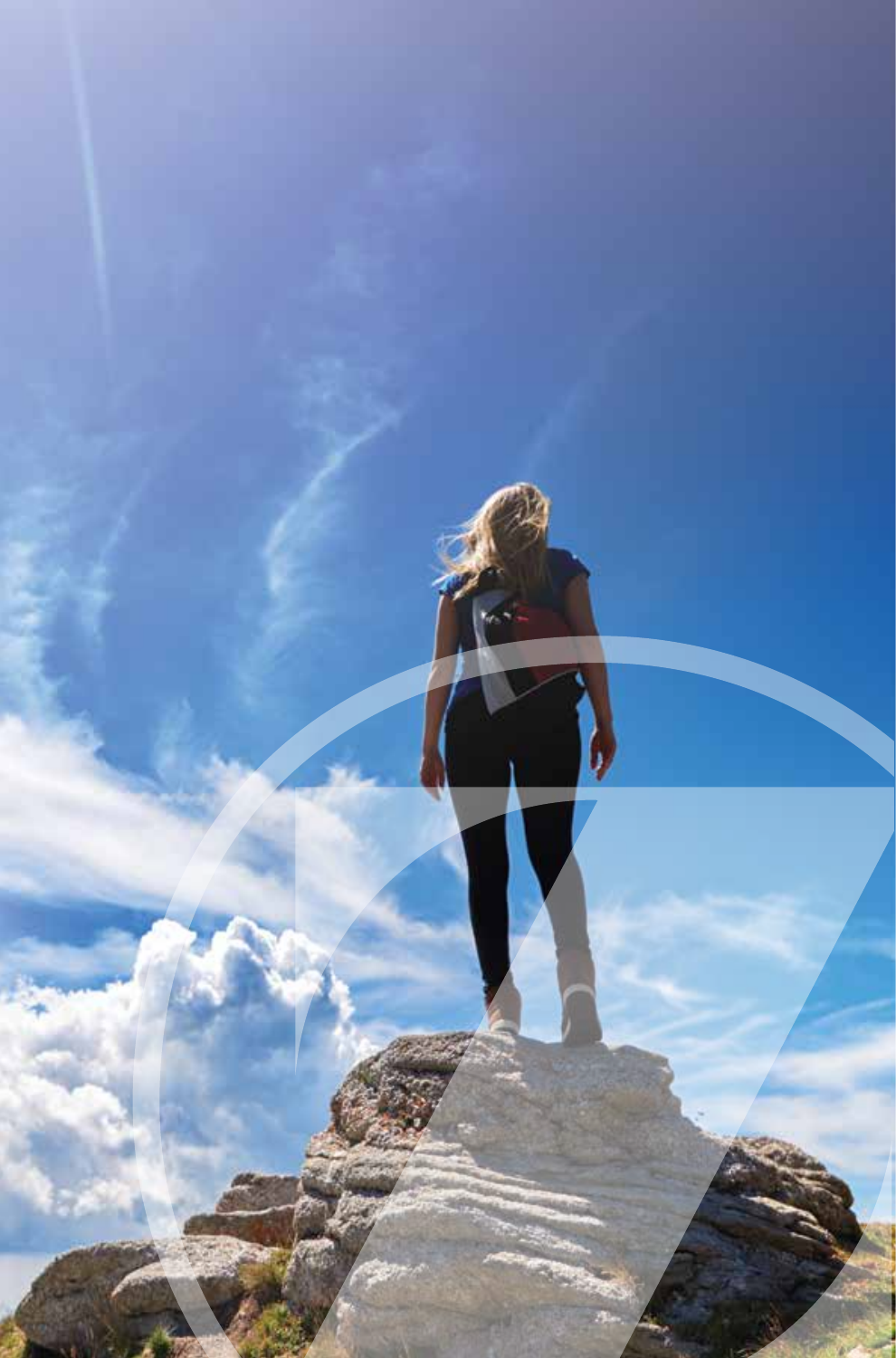The Move Forward™ 3D motion simulation service powered by Clinical Graphics, constructs an interactive 3D bone model from computed tomography (CT) or magnetic resonance imaging (MRI) and conducts motion simulations to identify areas of bony intersection. The service automatically calculates a suite of anatomic parameters, giving full insight into the bony anatomy of the joint.

## **Each report contains:**

#### **<sup>1</sup>** Interactive 3D motion simulation

allows 360° views of the joint to show impingement points when simulated range-of-motion (ROM) is limited



## **2** Bony intersection zones

that improve simulated ROM

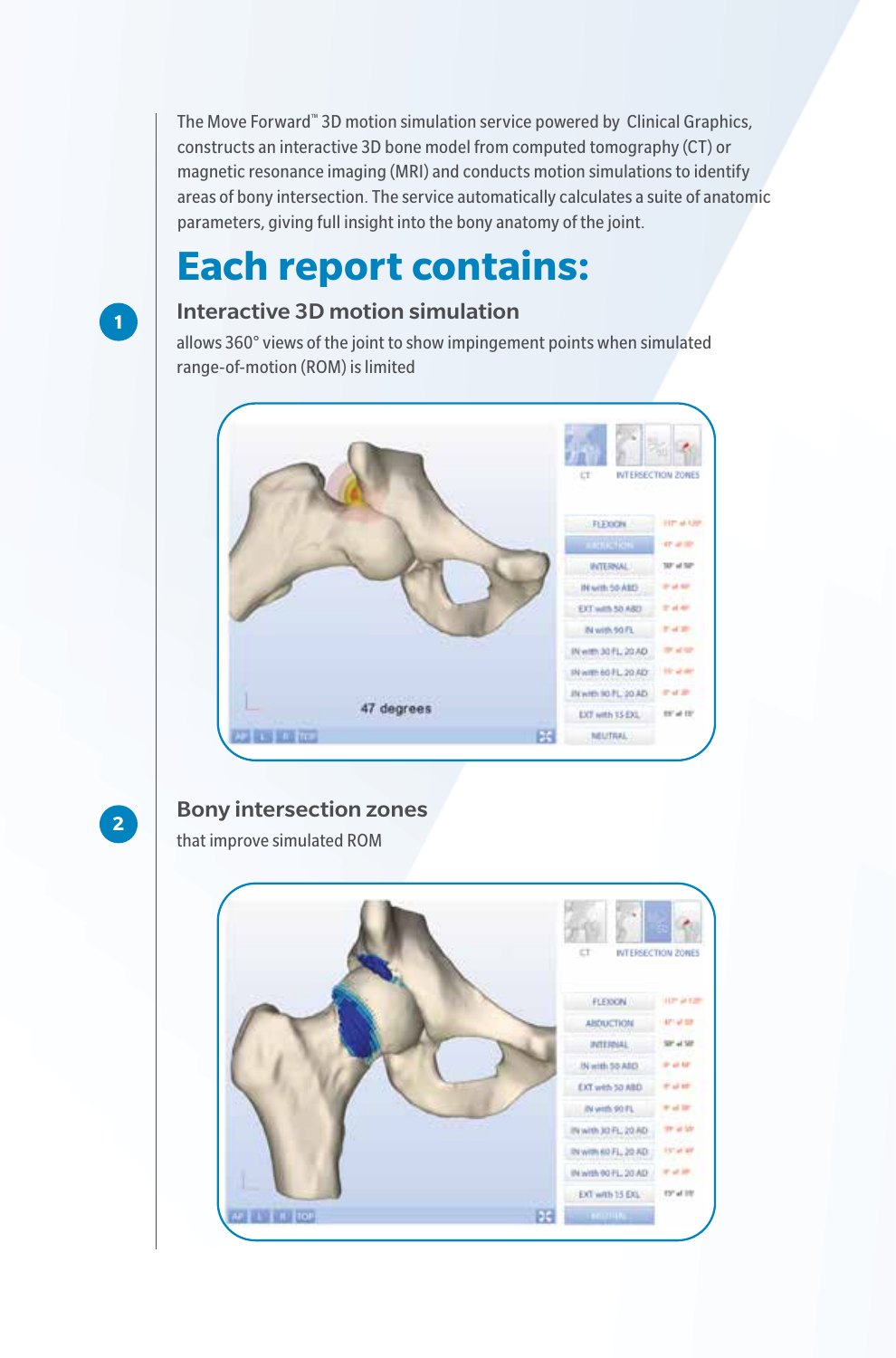

## **3** Bony anatomic parameter calculations

provide you with a comprehensive overview of the joint geometry

#### Acetabulum



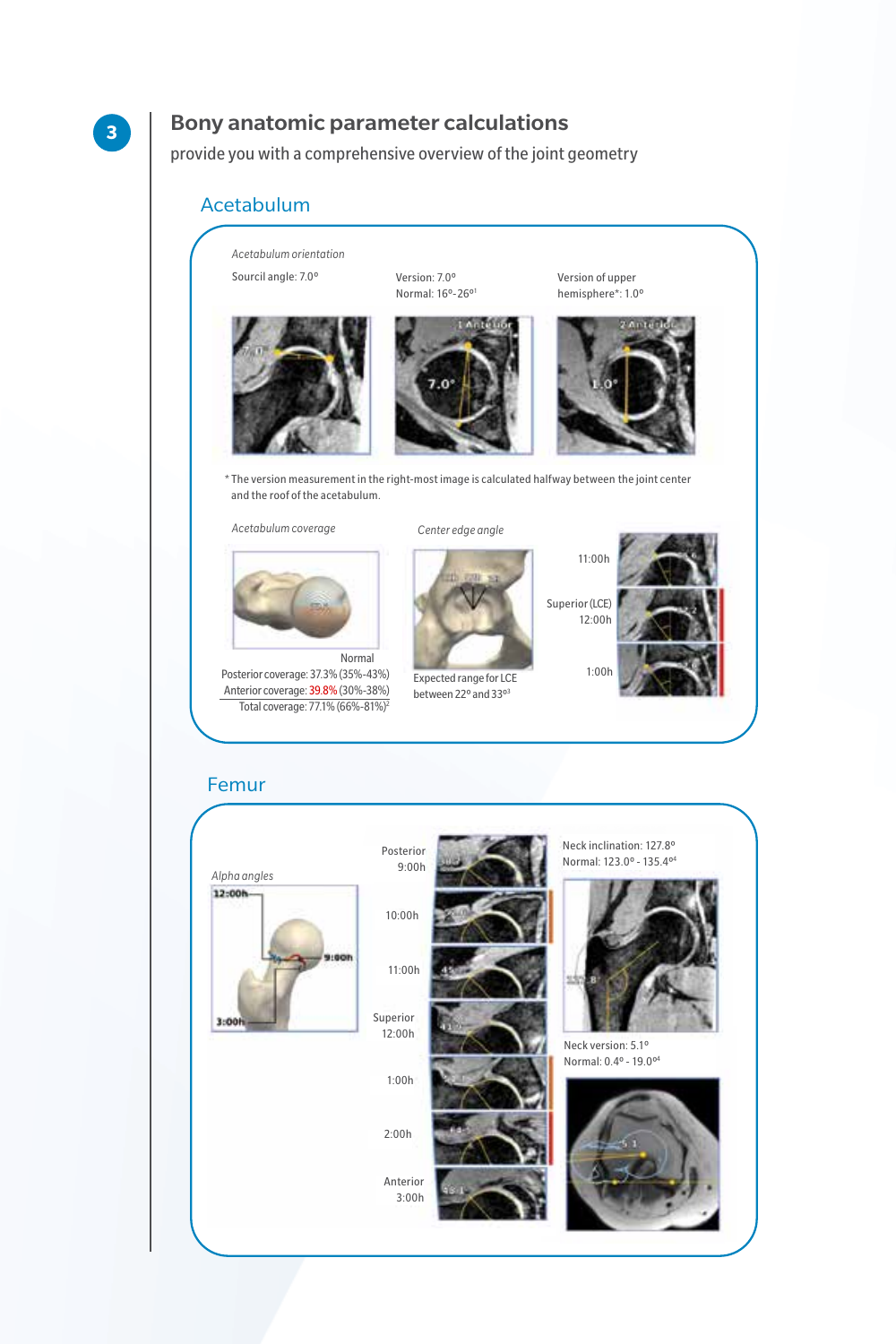## **Getting Started**

Our online service converts and upgrades your medical scans into interactive visualization reports in three easy steps.

## **1** Create an account

through your Zimmer Biomet sales professional



## **2** Securely upload CT or MRI scan\*



\*Patient sensitive information is removed from digital imaging and communication files during uploading to ensure patient privacy.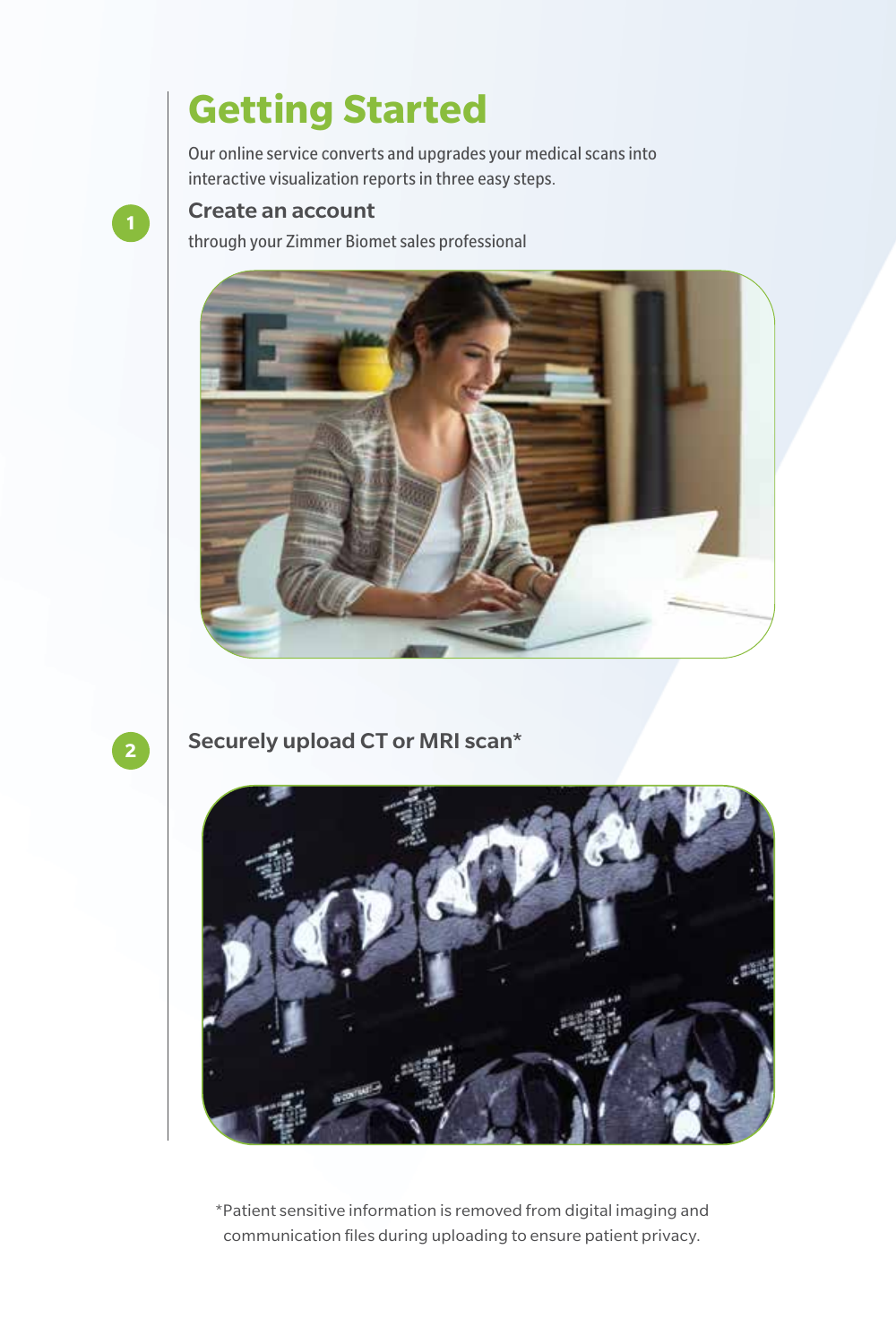#### Download

the interactive 3D PDF to view motion simulations, simulated intersection zones and anatomic calculations\*\*



\*\*The Move ForwardTM 3D motion simulation service utilizes a web based platform and does not require installation of software onto the user's PC.